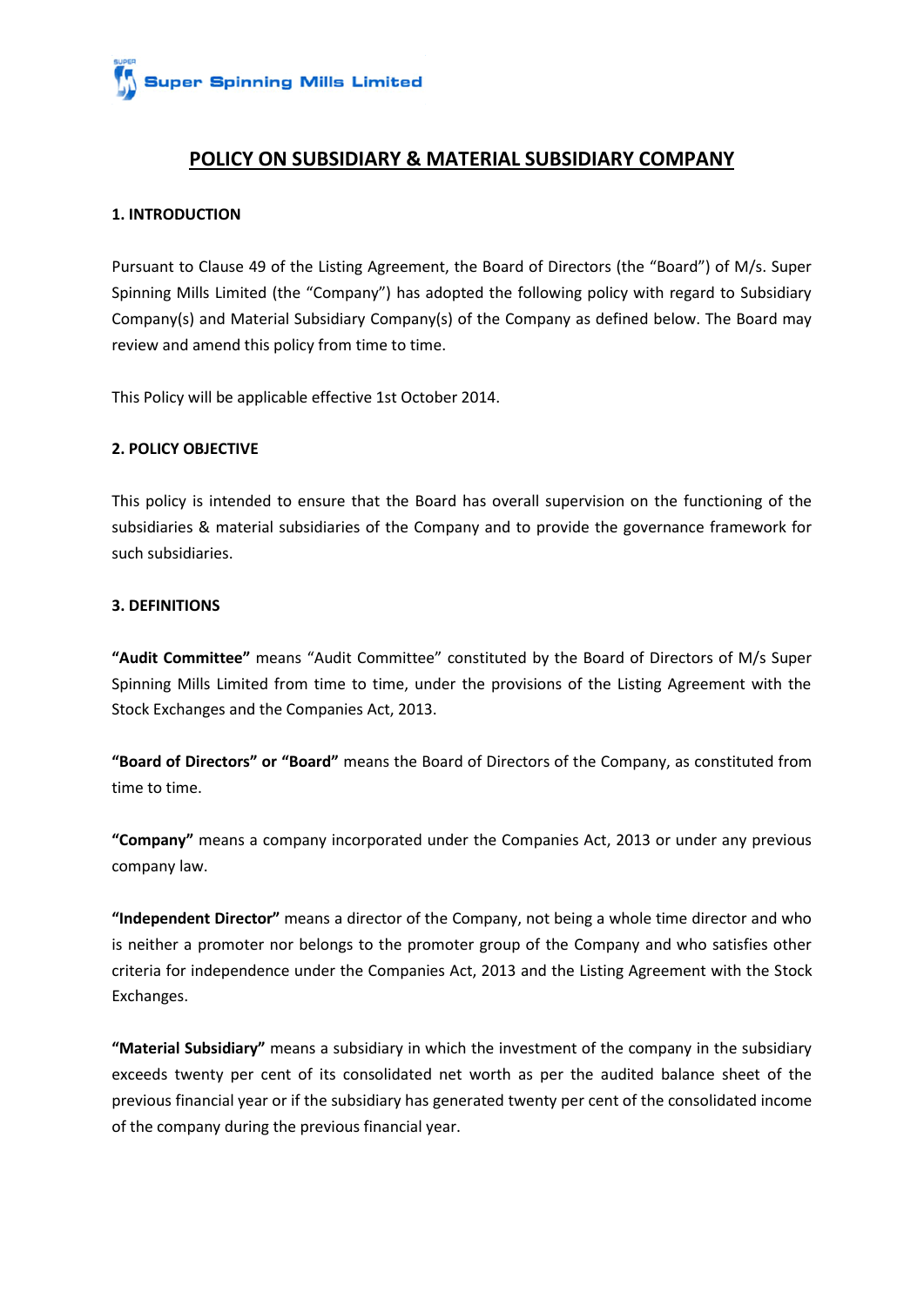# **Super Spinning Mills Limited**

**"Material Non-Listed Indian Subsidiary"** means an unlisted subsidiary, incorporated in India, whose income or net worth (i.e. paid up capital and free reserves) exceeds 20% of the consolidated income or net worth respectively, of the listed holding company and its subsidiaries in the immediately preceding accounting year.

**"Material Non-Listed Subsidiary"** means a subsidiary whose equity shares are not listed on any recognized stock exchange and in which the investment of the company exceeds twenty per cent of its consolidated net worth as per the audited balance sheet of the previous financial year or if the subsidiary has generated twenty per cent of the consolidated income of the company during the previous financial year.

**"Unlisted Subsidiary"** means a subsidiary whose equity shares are not listed on any recognized stock exchange.

**"Policy"** means policy on Subsidiary & Material Subsidiary Company.

**"Significant Transaction or Arrangement"** means any individual transaction or arrangement that exceeds or is likely to exceed 10% of the total revenues or total expenses or total assets or total liabilities, as the case may be, of the subsidiary for the immediately preceding accounting year.

**"Subsidiary(ies)"** means subsidiary company(s) of a Company as defined in the Companies Act, 2013.

### **4. POLICY & PROCEDURE**

a. At least **one independent director** on the Board of the company shall be a director on the Board of a **material non-listed Indian subsidiary.**

b. The Audit Committee shall review the financial statements of the subsidiaries, in particular, the investments made by the **unlisted subsidiary of the company**.

c. The minutes of the board meetings of the **unlisted subsidiary company** shall be placed at the board meeting of the company at regular intervals.

d. The Board shall be provided with all significant transactions and arrangements entered into by the unlisted Subsidiary Company on a quarterly basis.

e. The company shall not dispose of shares in its **material subsidiary** which would reduce its shareholding (either on its own or together with other subsidiaries) to less than 50% or cease the exercise of control over the subsidiary without passing a special resolution in its general meeting, except in cases where such divestment is made under a scheme of arrangement duly approved by a Court/ Tribunal.

f. Selling, disposing and leasing of assets amounting to more than twenty percent of the assets of the **material subsidiary** on an aggregate basis during a financial year shall require prior approval of the